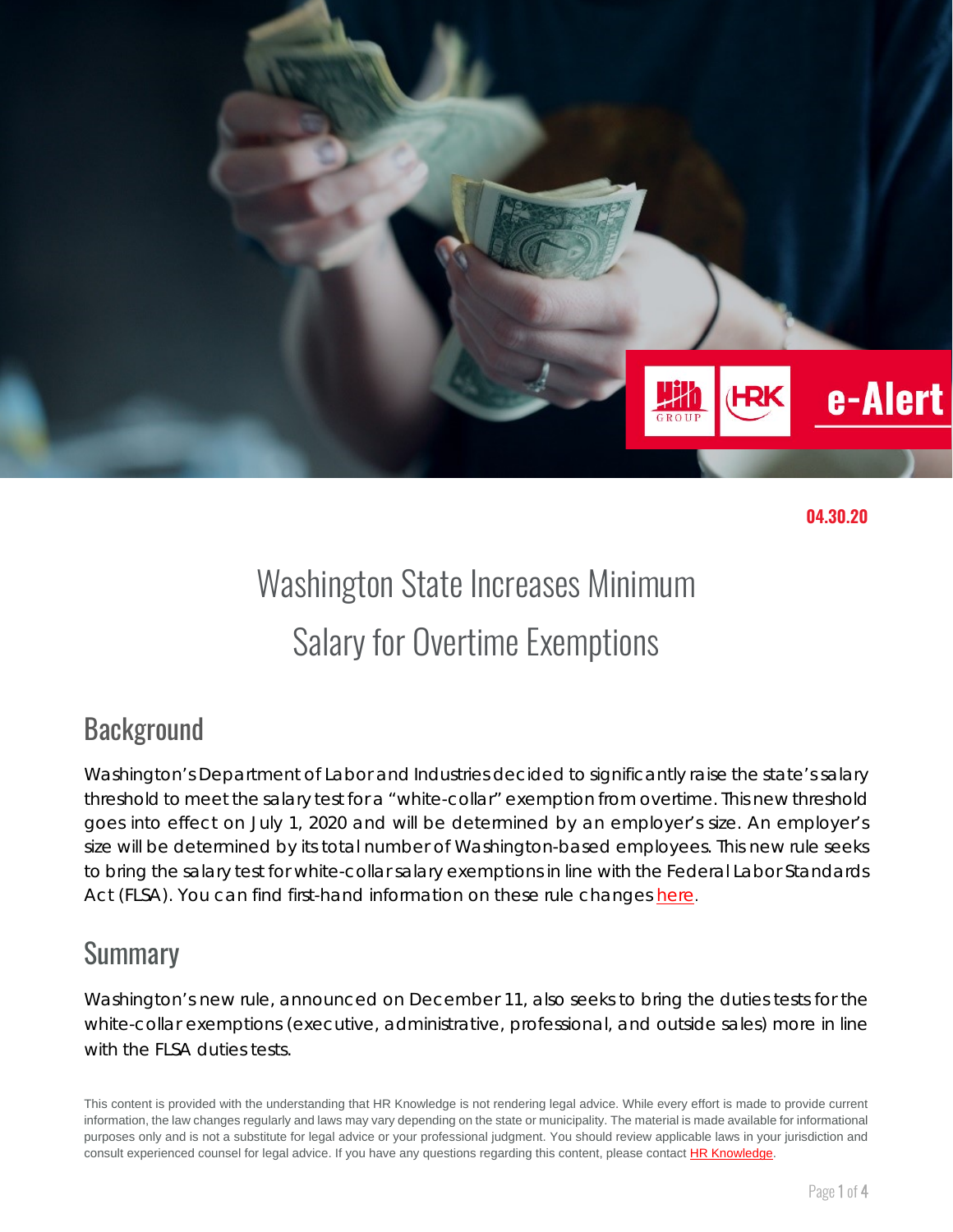

The new law will dictate a multiple of the state's minimum wage for a 40-hour workweek to calculate the weekly minimum salary for a "white collar" exemption. In short, this means that fewer employees will be eligible to be classified as exempt from overtime requirements, and therefore must be paid for any overtime worked in accordance with state and federal laws.

For example, in 2020, for all employers, the multiple of the state's minimum wage of \$13.50 for a 40-hour workweek will be 1.25, which will make the salary threshold \$675 per week or \$35,100 per year. This calculation would be \$13.50 (minimum wage) x 40-hour workweek x 1.25 (statedictated multiple) = \$675. See the full table of salary thresholds by date and company size below. Please note that the numbers provided by Washington State [here](https://www.lni.wa.gov/forms-publications/F700-207-000.pdf) look slightly different. That is because the state has included a projection of Consumer Price Index (CPI) increases after 2020.

| <b>Effective Date</b> | Minimum Salary / Fee Rate for<br>Employers with more than 50<br><b>Washington Employees</b> | Minimum Salary / Fee Rate for<br>Employers with 50 or Fewer<br><b>Washington Employees</b> |
|-----------------------|---------------------------------------------------------------------------------------------|--------------------------------------------------------------------------------------------|
| July 1, 2020          | 1.25 x Washington Minimum<br>Wage:                                                          | Same as for larger employers                                                               |
|                       | \$35,100 / year or \$675 / week                                                             |                                                                                            |
| January 1, 2021       | 1.75 x Washington Minimum<br>Wage:                                                          | 1.5 x Washington Minimum<br>Wage:                                                          |
|                       | \$49,140 / year + CPI or \$945 /<br>$week + CPI$                                            | \$42,120 / year + CPI or \$810 /<br>$week + CPI$                                           |
| January 1, 2022       | 1.75 x Washington Minimum<br>Wage:                                                          | Same as for larger employers                                                               |
|                       | \$49,140 / year + CPI or \$945 /<br>$week + CPI$                                            |                                                                                            |
| January 1, 2023       | 2.0 x Washington Minimum<br>Wage:                                                           | 1.75 x Washington Minimum<br>Wage:                                                         |
|                       | \$56,160 / year + CPI or \$1,080<br>/ week + CPI                                            | \$49,140 / year + CPI or \$945 /<br>$week + CPI$                                           |
| January 1, 2024       | 2.0 x Washington Minimum<br>Wage:                                                           | Same as for larger employers                                                               |
|                       | \$56,160 / year + CPI or \$1,080<br>/ week + CPI                                            |                                                                                            |
| January 1, 2025       | 2.25 x Washington Minimum<br>Wage:                                                          | 2.0 x Washington Minimum<br>Wage:                                                          |
|                       | \$63,180 / year + CPI or \$1,215                                                            | \$56,160 / year + CPI or \$1,080                                                           |

This content is provided with the understanding that HR Knowledge is not rendering legal advice. While every effort is made to provide current information, the law changes regularly and laws may vary depending on the state or municipality. The material is made available for informational purposes only and is not a substitute for legal advice or your professional judgment. You should review applicable laws in your jurisdiction and consult experienced counsel for legal advice. If you have any questions regarding this content, please contac[t HR Knowledge.](mailto:marketing@hrknowledge.com)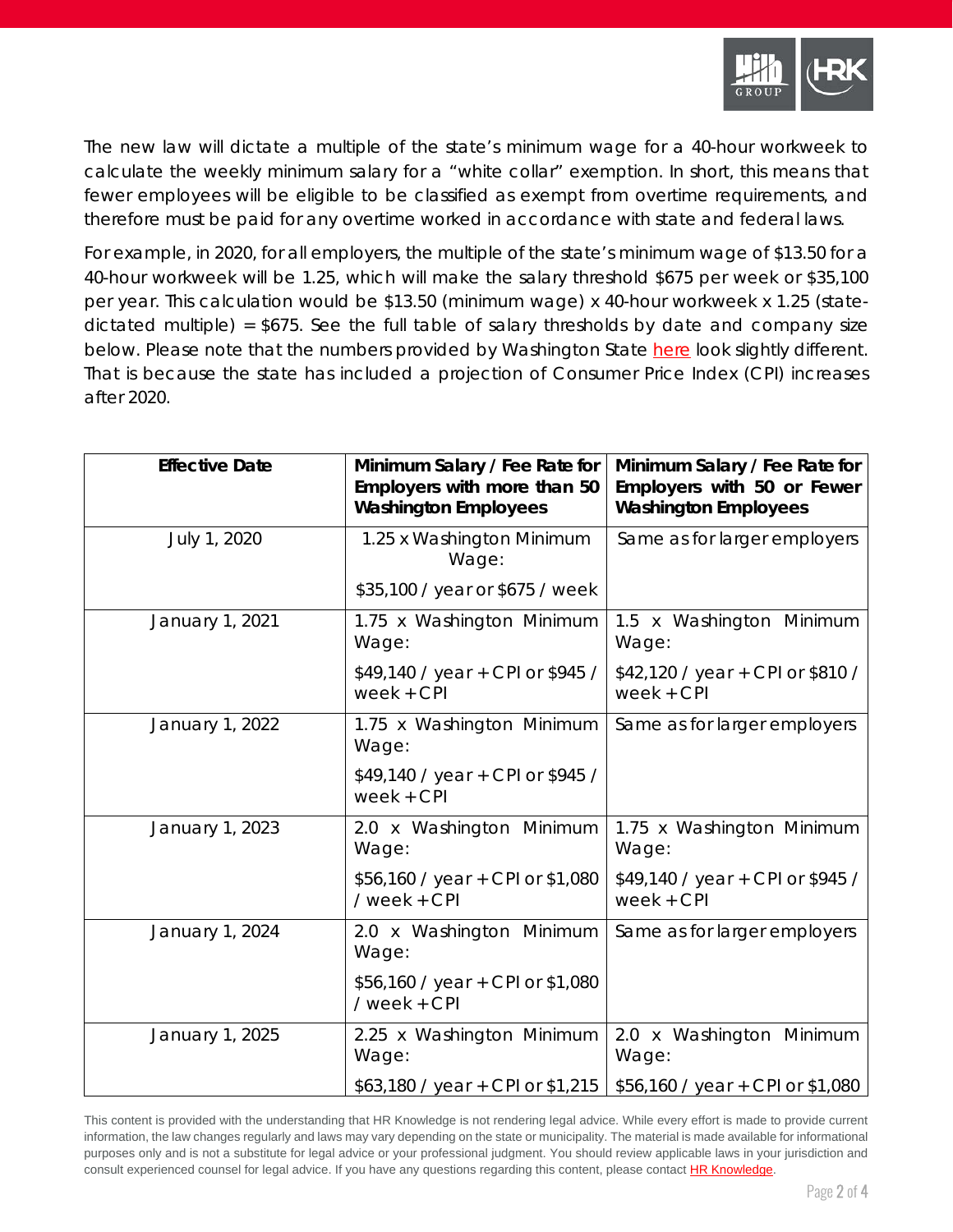

|                 | / $week + CPI$                                     | / week + CPI                                     |
|-----------------|----------------------------------------------------|--------------------------------------------------|
| January 1, 2026 | 2.25 x Washington Minimum<br>Wage:                 | Same as for larger employers                     |
|                 | \$63,180 / year + CPI or \$1,215<br>/ $week + CPI$ |                                                  |
| January 1, 2027 | 2.5 x Washington Minimum<br>Wage:                  | 2.25 x Washington Minimum<br>Wage:               |
|                 | \$70,220 / year + CPI or \$1,350<br>$/$ week + CPI | \$63,180 / year + CPI or \$1,215<br>/ week + CPI |
| January 1, 2028 | 2.5 x Washington Minimum<br>Wage:                  | Same as for larger employers                     |
|                 | \$70,220 / year + CPI or \$1,350<br>/ week + CPI   |                                                  |

Until the state's minimum salary threshold exceeds the federal threshold under the Fair Labor Standards Act on January 1, 2021, Washington State employers must continue to follow the new 2020 federal salary threshold for overtime exemptions of \$684 per week or \$35,568 per year.

In continuation of Washington State law, the state has no highly compensated exemption rule, so the typical duties test must be applied in addition to meeting the minimum salary threshold.

#### Employer Next Steps

- Employers should make sure each employee is classified properly and correct any misclassifications.
- If you are a Full-Service or Virtual HR client and would like our assistance with reviewing employee classification status or taking appropriate steps for misclassified employees, please [email us.](mailto:info@hrknowledge.com)